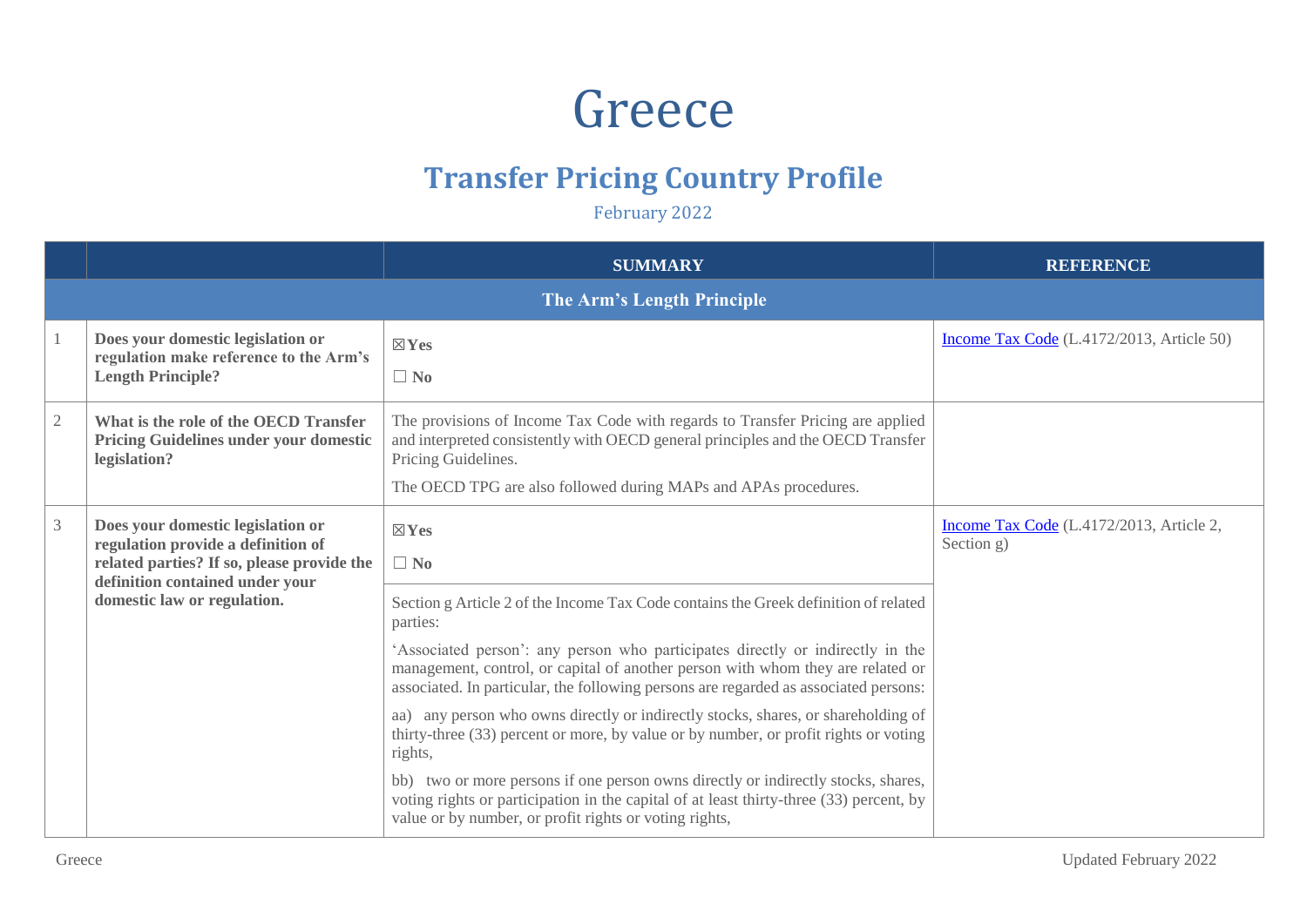|               |                                                                                                                                             |                                                                                                                                                                                                                                                                                                                                                                                                                                                                                        |                                                                                                    |                          | or are potentially influenced by such third person.                  |                                | cc) any person with whom there is a direct or indirect relationship of substantial<br>management dependency or control, or who has or could potentially have a<br>decisive influence on another person, or where both persons have direct or indirect<br>relationship of substantial management dependency or control with a third person         |                                             |
|---------------|---------------------------------------------------------------------------------------------------------------------------------------------|----------------------------------------------------------------------------------------------------------------------------------------------------------------------------------------------------------------------------------------------------------------------------------------------------------------------------------------------------------------------------------------------------------------------------------------------------------------------------------------|----------------------------------------------------------------------------------------------------|--------------------------|----------------------------------------------------------------------|--------------------------------|---------------------------------------------------------------------------------------------------------------------------------------------------------------------------------------------------------------------------------------------------------------------------------------------------------------------------------------------------|---------------------------------------------|
|               |                                                                                                                                             |                                                                                                                                                                                                                                                                                                                                                                                                                                                                                        |                                                                                                    |                          | <b>Transfer Pricing Methods</b>                                      |                                |                                                                                                                                                                                                                                                                                                                                                   |                                             |
| 4             | Does your domestic legislation provide<br>for transfer pricing methods to be used<br>in respect of transactions between<br>related parties? | $\boxtimes$ Yes<br>$\Box$ No                                                                                                                                                                                                                                                                                                                                                                                                                                                           |                                                                                                    |                          | If affirmative, please check those provided for in your legislation: |                                |                                                                                                                                                                                                                                                                                                                                                   | Decision No POL. 1097/9.4.2014, as in force |
|               |                                                                                                                                             | <b>CUP</b><br>$\boxtimes$                                                                                                                                                                                                                                                                                                                                                                                                                                                              | Resale<br>Price<br>$\times$                                                                        | Cost<br>Plus<br>$\times$ | <b>TNMM</b><br>$\boxtimes$                                           | Profit<br>Split<br>$\boxtimes$ | Other (If so,<br>please describe)<br>$\Box$                                                                                                                                                                                                                                                                                                       |                                             |
|               |                                                                                                                                             | The Decision No POL. 1097/9.4.2014, as in force, provides for the preference of<br>the traditional transaction methods (Comparable Uncontrolled Price Method,<br>Resale Price Method, Cost Plus Method) for determining transfer prices to<br>transactional profit methods. Traditional transaction methods are regarded as the<br>most direct means of establishing, whether conditions in the commercial and<br>financial relations between associated enterprises are arm's length. |                                                                                                    |                          |                                                                      |                                |                                                                                                                                                                                                                                                                                                                                                   |                                             |
|               |                                                                                                                                             |                                                                                                                                                                                                                                                                                                                                                                                                                                                                                        |                                                                                                    |                          | most appropriate method in view of the availability of information.  |                                | Transactional profit methods can be used under certain circumstances, i.e. if the<br>traditional transaction methods cannot be applied reliably. In particular, where<br>there is no or limited available reliable comparable data, traditional transaction<br>methods might be difficult to apply and a transactional profit method might be the |                                             |
|               |                                                                                                                                             | time.                                                                                                                                                                                                                                                                                                                                                                                                                                                                                  |                                                                                                    |                          |                                                                      |                                | Furthermore, the Decision No POL. 1097/9.4.2014, as in force, contains additional<br>regulations regarding TP methods. It refers directly to the OECD TP Guidelines<br>for Multinational Enterprises and Tax Administrations, as updated from time to                                                                                             |                                             |
| $\mathfrak s$ | Which criterion is used in your<br>jurisdiction for the application of<br>transfer pricing methods?                                         |                                                                                                                                                                                                                                                                                                                                                                                                                                                                                        | Please check all that apply:<br>$\Box$ Hierarchy of methods<br>$\boxtimes$ Most appropriate method |                          |                                                                      |                                |                                                                                                                                                                                                                                                                                                                                                   |                                             |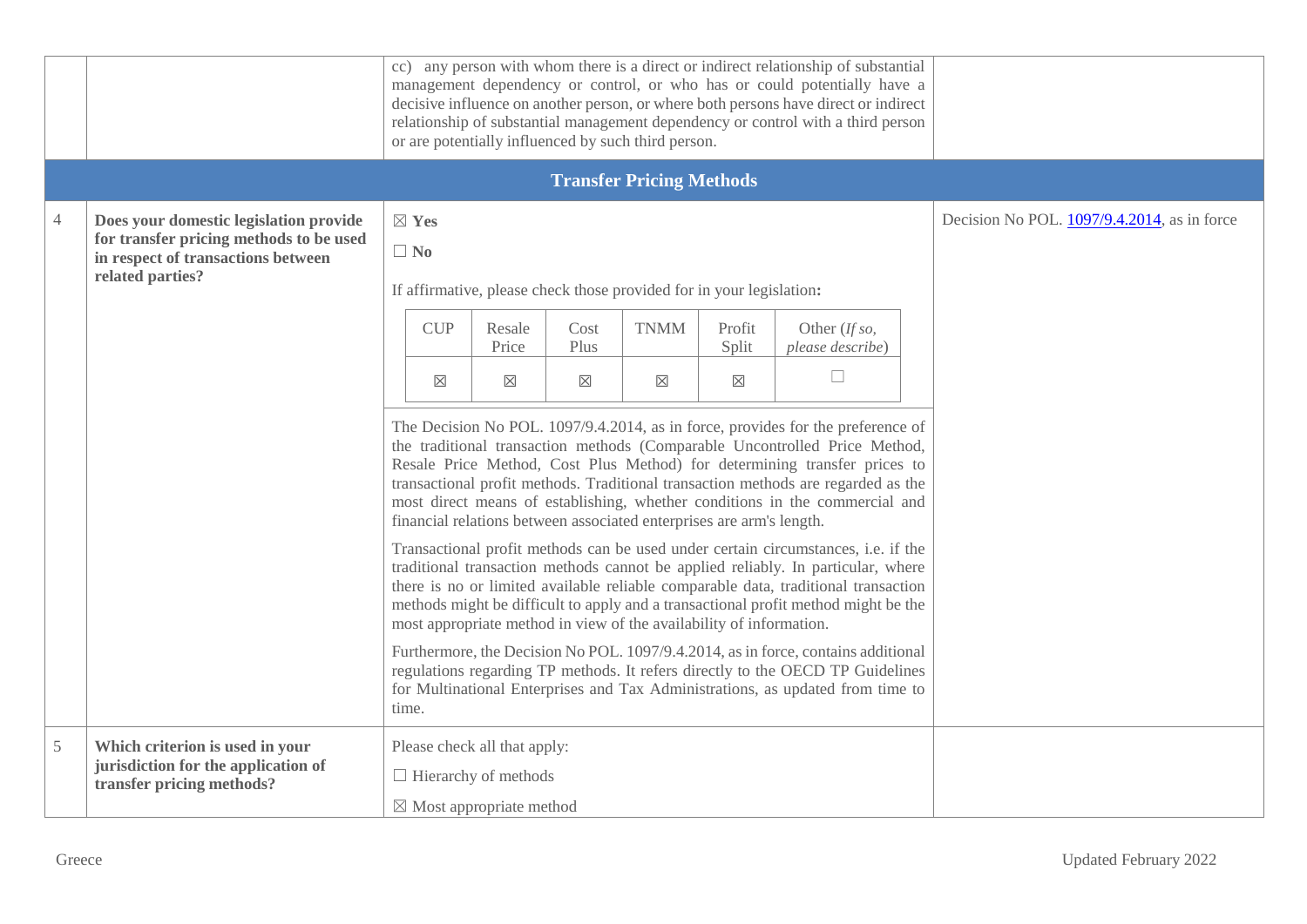|                |                                                                                                                                                                   | $\Box$ Other (if so, please explain)                                                                                                                                                                                                                                                                                                                                                                                                                                                                                 |                                                                                                         |
|----------------|-------------------------------------------------------------------------------------------------------------------------------------------------------------------|----------------------------------------------------------------------------------------------------------------------------------------------------------------------------------------------------------------------------------------------------------------------------------------------------------------------------------------------------------------------------------------------------------------------------------------------------------------------------------------------------------------------|---------------------------------------------------------------------------------------------------------|
|                |                                                                                                                                                                   | The selection of the TP method is dependent on the facts and circumstances of<br>each case.<br>For more details, please refer to Q4.                                                                                                                                                                                                                                                                                                                                                                                 |                                                                                                         |
| 6              | If your domestic legislation or<br>regulations contain specific guidance on<br>commodity transactions, indicate which<br>of the following approaches is followed. | $\boxtimes$ For controlled transactions involving commodities, the guidance contained in<br>paragraphs 2.18-2.22 of the TPG is followed.<br>$\Box$ Domestic legislation mandates the use of a specific method for controlled<br>transactions involving commodities (if so, please explain)<br>$\Box$ Other (if so, please explain)<br>Greek's domestic legislation does not contain specific guidance on commodity<br>transactions. The guidance on commodity transactions contained in the OECD<br>TPG is followed. |                                                                                                         |
|                |                                                                                                                                                                   | <b>Comparability Analysis</b>                                                                                                                                                                                                                                                                                                                                                                                                                                                                                        |                                                                                                         |
|                | Does your jurisdiction follow (or largely<br>follow) the guidance on comparability<br>analysis outlined in Chapter III of the<br>TPG?                             | $\boxtimes$ Yes<br>$\Box$ No<br>Greece follows the process outlined in Chapter III of the TPG.<br>Please refer also to the specific reference for domestic regulations with respect to<br>Comparability Analysis.                                                                                                                                                                                                                                                                                                    | Decision No POL. 1097/9.4.2014, as in force<br><b>Additional link</b><br>Decision No POL. 1142/2.7.2015 |
| $8\,$          | Is there a preference in your<br>jurisdiction for domestic comparables<br>over foreign comparables?                                                               | $\Box$ Yes<br>$\boxtimes$ No                                                                                                                                                                                                                                                                                                                                                                                                                                                                                         |                                                                                                         |
| $\overline{Q}$ | Does your tax administration use secret<br>comparables for transfer pricing<br>assessment purposes?                                                               | $\Box$ Yes<br>$\boxtimes$ No                                                                                                                                                                                                                                                                                                                                                                                                                                                                                         |                                                                                                         |
| 10             | Does your legislation allow or require<br>the use of an arm's length range and/or                                                                                 | $\boxtimes$ Yes<br>$\Box$ No                                                                                                                                                                                                                                                                                                                                                                                                                                                                                         | Decision No POL. 1097/9.4.2014, as in force<br><b>Additional link</b>                                   |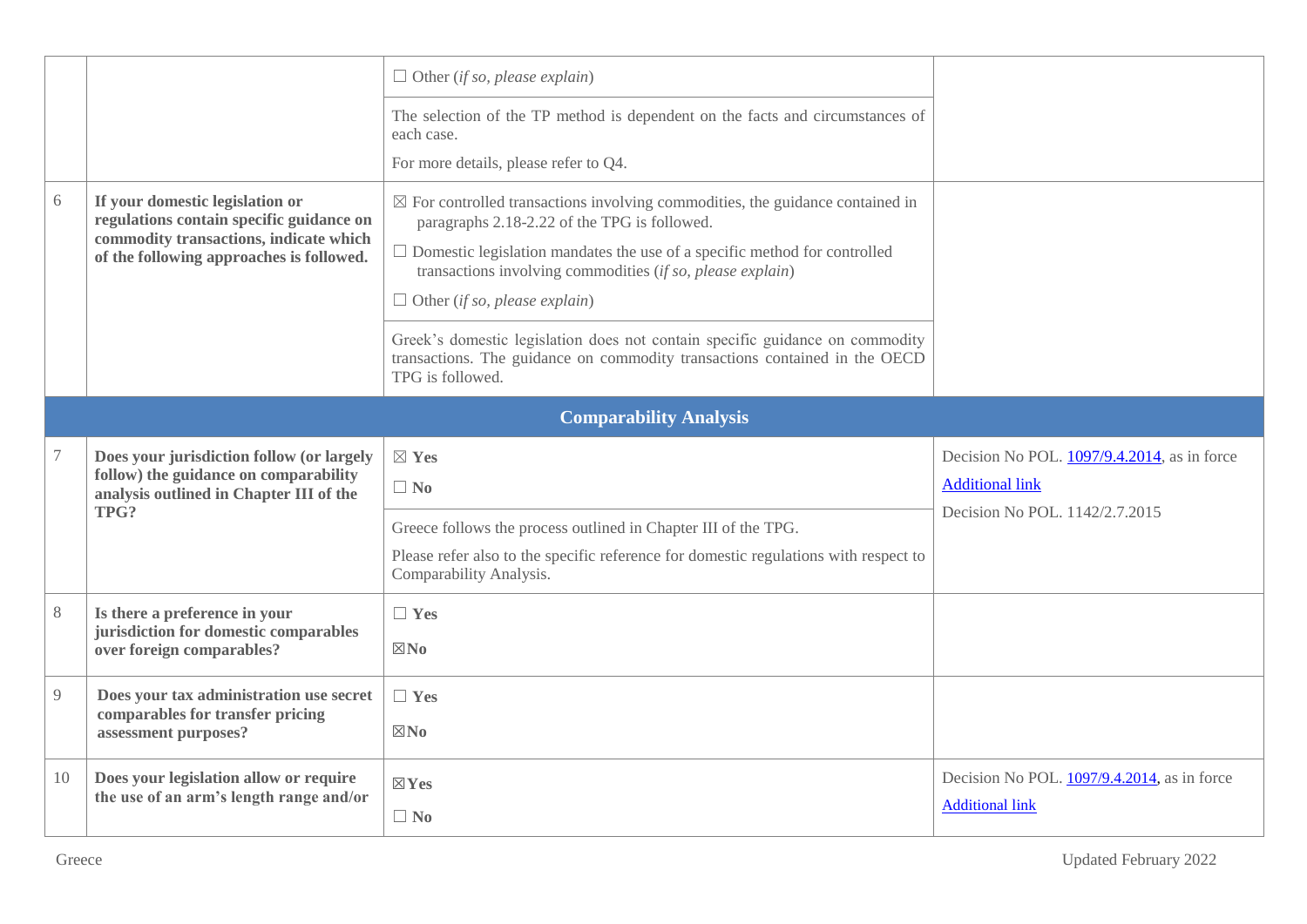|    | statistical measure for determining<br>arm's length remuneration?                                                                                        | Please refer to the specific reference for domestic regulations with respect to the<br>use of an arm's length range and statistical measure for determining arm's length<br>remuneration.                                                                                                   | Decision No POL. 1142/2.7.2015                                        |
|----|----------------------------------------------------------------------------------------------------------------------------------------------------------|---------------------------------------------------------------------------------------------------------------------------------------------------------------------------------------------------------------------------------------------------------------------------------------------|-----------------------------------------------------------------------|
| 11 | Are comparability adjustments<br>required under your domestic<br>legislation or regulations?                                                             | $\Box$ Yes<br>$\boxtimes$ No                                                                                                                                                                                                                                                                | Decision No POL. 1097/9.4.2014, as in force<br><b>Additional link</b> |
|    |                                                                                                                                                          | Comparability adjustments are not definitely required under internal regulations,<br>but, in some cases, they may be necessary to account for differences between the<br>situations being compared.                                                                                         |                                                                       |
|    |                                                                                                                                                          | <b>Intangible Property</b>                                                                                                                                                                                                                                                                  |                                                                       |
| 12 | Does your domestic legislation or<br>regulations contain guidance specific to<br>the pricing of controlled transactions<br>involving intangibles?        | $\Box$ Yes<br>$\boxtimes$ No                                                                                                                                                                                                                                                                |                                                                       |
|    |                                                                                                                                                          | Greece's domestic legislation does not contain specific guidance on intangible<br>transactions. The general legislative rules for transfer pricing of transactions at the<br>arm's length price apply also to intangibles.<br>Furthermore, as a source of interpretation, the TPG are used. |                                                                       |
| 13 | Does your domestic legislation or<br>regulation provide for transfer pricing<br>rules or special measures regarding<br>hard-to-value intangibles (HTVI)? | $\Box$ Yes<br>$\boxtimes$ No<br>The TP rules, as provided by the Greek Tax legislation, are applied and interpreted<br>in line with the principles and guidelines of the OECD, as in force. Consequently,                                                                                   |                                                                       |
|    |                                                                                                                                                          | the guidance and rules on HTVI within the amendments to the TPG made by the<br>BEPS Actions 8-10 Final Report shall be followed to determine transfer pricing<br>justification.                                                                                                             |                                                                       |
| 14 | Are there any other rules outside<br>transfer pricing rules that are relevant<br>for the tax treatment of transactions<br>involving intangibles?         | $\Box$ Yes<br>$\boxtimes$ No                                                                                                                                                                                                                                                                |                                                                       |
|    |                                                                                                                                                          | Rules regarding withholding taxes are applied.                                                                                                                                                                                                                                              |                                                                       |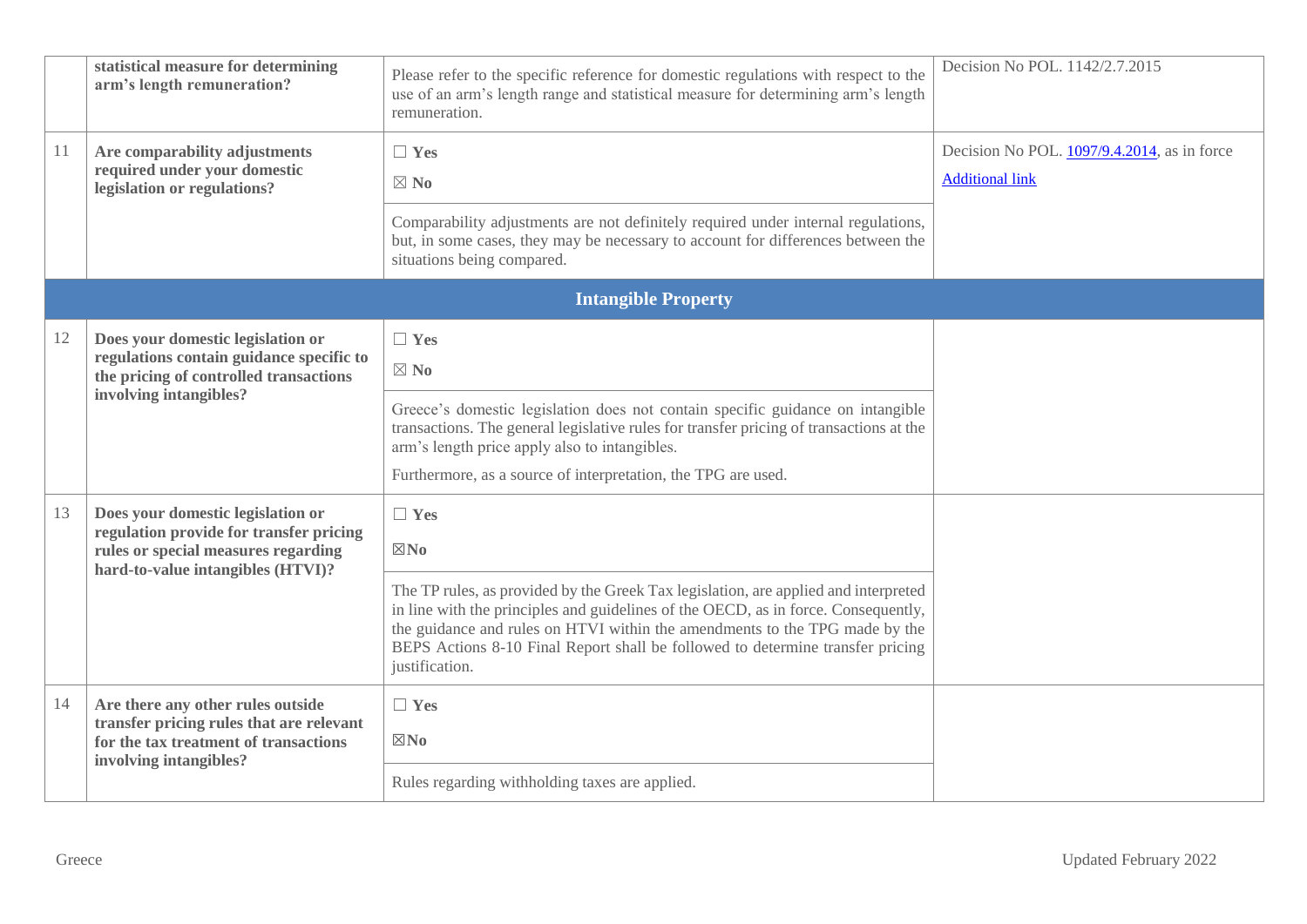|    |                                                                                                                        | <b>Intra-Group Services</b>                                                                                                                                                                                                       |                                           |
|----|------------------------------------------------------------------------------------------------------------------------|-----------------------------------------------------------------------------------------------------------------------------------------------------------------------------------------------------------------------------------|-------------------------------------------|
| 15 | Does your domestic legislation or                                                                                      | $\Box$ Yes                                                                                                                                                                                                                        |                                           |
|    | regulations provide guidance specific to<br>intra-group services transactions?                                         | $\boxtimes$ No                                                                                                                                                                                                                    |                                           |
|    |                                                                                                                        | Greece does not have specific rules on intra-group services, but the TP rules, as<br>provided by the Greek Tax legislation, are applied and interpreted in line with the<br>principles and guidelines of the OECD, as in force.   |                                           |
| 16 | Do you have any simplified approach<br>for low value-adding intra-group                                                | $\Box$ Yes                                                                                                                                                                                                                        |                                           |
|    | services?                                                                                                              | $\boxtimes$ No                                                                                                                                                                                                                    |                                           |
|    |                                                                                                                        | As a source of interpretation, the work of the EU Joint Transfer Pricing Forum on<br>low-value adding intra-group services and the OECD TPG may be used.                                                                          |                                           |
| 17 | Are there any other rules outside<br>transfer pricing rules that are relevant<br>for the tax treatment of transactions | $\Box$ Yes                                                                                                                                                                                                                        |                                           |
|    |                                                                                                                        | $\boxtimes$ No                                                                                                                                                                                                                    |                                           |
|    | involving services?                                                                                                    | Rules regarding withholding taxes are applied.                                                                                                                                                                                    |                                           |
|    |                                                                                                                        | <b>Financial Transactions</b>                                                                                                                                                                                                     |                                           |
| 18 | [NEW] Does your domestic legislation                                                                                   | $\Box$ Yes                                                                                                                                                                                                                        |                                           |
|    | or regulations provide guidance specific<br>to financial transactions?                                                 | $\boxtimes$ No                                                                                                                                                                                                                    |                                           |
|    |                                                                                                                        | Greece does not have specific rules on financial transactions, but the TP rules, as<br>provided by the Greek Tax legislation, are applied and interpreted in line with the<br>principles and guidelines of the OECD, as in force. |                                           |
| 19 | [NEW] Are there any other rules<br>outside transfer pricing rules that are                                             | $\boxtimes$ Yes                                                                                                                                                                                                                   | Income Tax Code (L.4172/2013, Article 49) |
|    | relevant for the tax treatment of                                                                                      | $\Box$ No                                                                                                                                                                                                                         |                                           |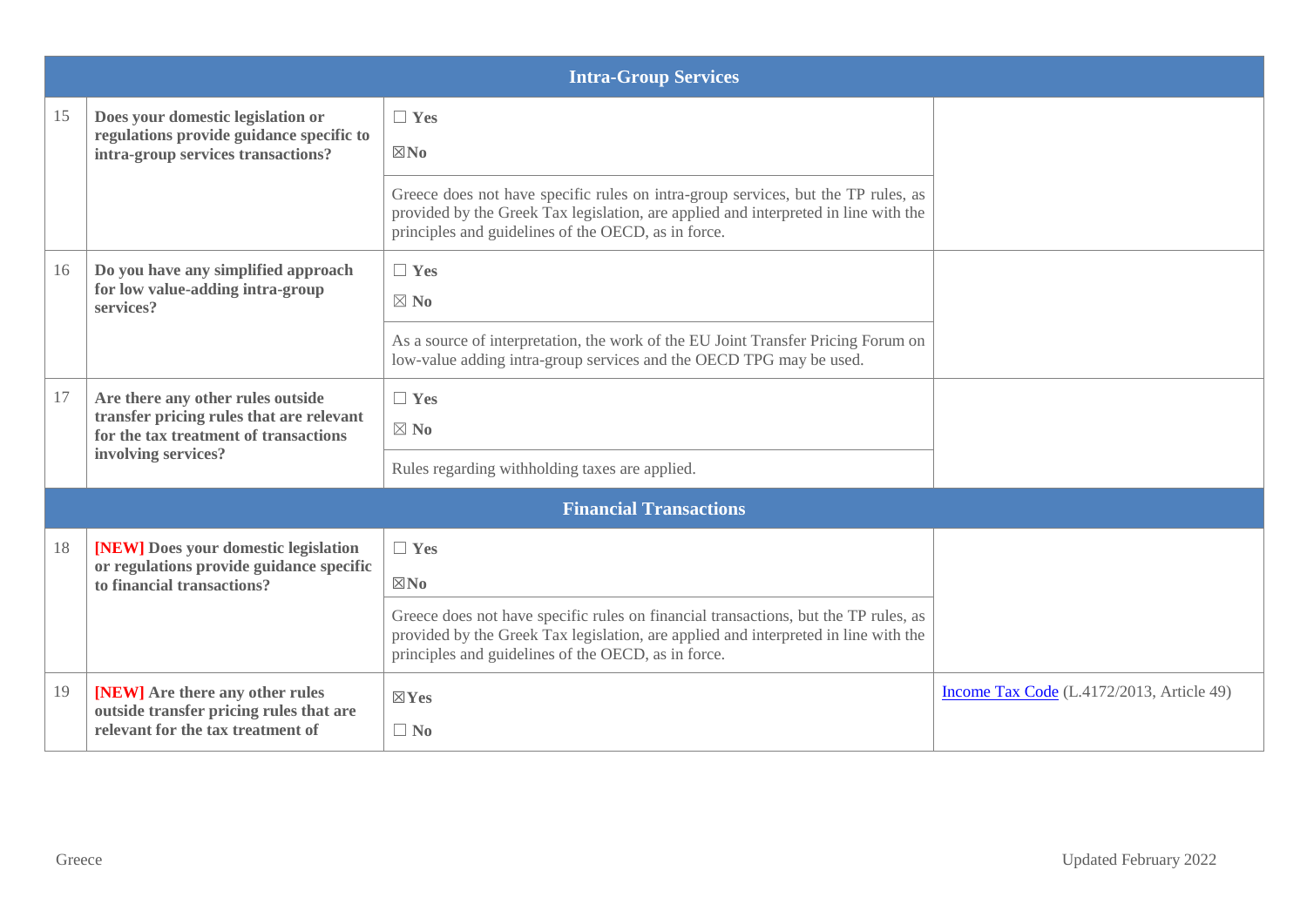|    | financial transactions?(e.g. whether your<br>jurisdiction has implemented the measures<br>in BEPS Action 4 to limit interest<br>deductions and other financial payments<br>or any similar rules) | Greece has implemented Article 4 of the Council Directive (EU) 2016/1164<br>(Interest limitation rule), according to which exceeding borrowing costs are<br>deductible during the tax year in which they are incurred only up to thirty percent<br>(30%) of the taxpayer's earnings before interest, tax, depreciation and amortization<br>(EBITDA). Exceeding borrowing costs can be deducted up to the amount of EUR<br>three million (3 000 000) (Article 49 of the Income Tax Code).                                                                                                                                                                                                                                            |                                                                                                                                                                                                                                                                                                                                                                                         |
|----|--------------------------------------------------------------------------------------------------------------------------------------------------------------------------------------------------|-------------------------------------------------------------------------------------------------------------------------------------------------------------------------------------------------------------------------------------------------------------------------------------------------------------------------------------------------------------------------------------------------------------------------------------------------------------------------------------------------------------------------------------------------------------------------------------------------------------------------------------------------------------------------------------------------------------------------------------|-----------------------------------------------------------------------------------------------------------------------------------------------------------------------------------------------------------------------------------------------------------------------------------------------------------------------------------------------------------------------------------------|
|    |                                                                                                                                                                                                  | <b>Cost Contribution Agreements</b>                                                                                                                                                                                                                                                                                                                                                                                                                                                                                                                                                                                                                                                                                                 |                                                                                                                                                                                                                                                                                                                                                                                         |
| 20 | Does your jurisdiction have legislation<br>or regulations on cost contribution<br>agreements?                                                                                                    | $\Box$ Yes<br>$\boxtimes$ No<br>Greece does not have specific rules on CCAs, but the TP rules, as provided by the<br>Greek Tax legislation, are applied and interpreted in line with the principles and<br>guidelines of the OECD, as in force.                                                                                                                                                                                                                                                                                                                                                                                                                                                                                     |                                                                                                                                                                                                                                                                                                                                                                                         |
|    |                                                                                                                                                                                                  | <b>Transfer Pricing Documentation</b>                                                                                                                                                                                                                                                                                                                                                                                                                                                                                                                                                                                                                                                                                               |                                                                                                                                                                                                                                                                                                                                                                                         |
| 21 | Does your legislation or regulations<br>require the taxpayer to prepare transfer<br>pricing documentation?                                                                                       | $\boxtimes$ Yes<br>$\Box$ No<br>If affirmative, please check all that apply:<br>$\boxtimes$ Master file consistent with Annex I to Chapter V of the TPG<br>$\boxtimes$ Local file consistent with Annex II to Chapter V of the TPG<br>$\boxtimes$ Country-by-country report consistent with Annex III to Chapter V of the<br><b>TPG</b><br>$\Box$ Specific transfer pricing returns (separate or annexed to the tax return)<br>$\boxtimes$ Other (specify):<br><b>Summary Information Table</b><br>The Summary Information Table contains information regarding the group they<br>belong to, the functions performed and the risks assumed, as well as a short<br>description of the transfer pricing documentation method adopted. | Tax Procedure Code (L.4174/2013, Article 21)<br>Decision No POL. 1097/9.4.2014, as in force<br><b>Additional Link</b><br>Decision No POL. 1142/2.7.2015<br><b>Adaptation of Greek Legislation</b> to the provisions<br>of Directive (EU) 2016/881 and other provisions<br>(L.4484/2017)<br>Law 4490/2017<br>Decision No POL. 1184/22.11.2017, as in force<br>Decision No POL. 1341/2019 |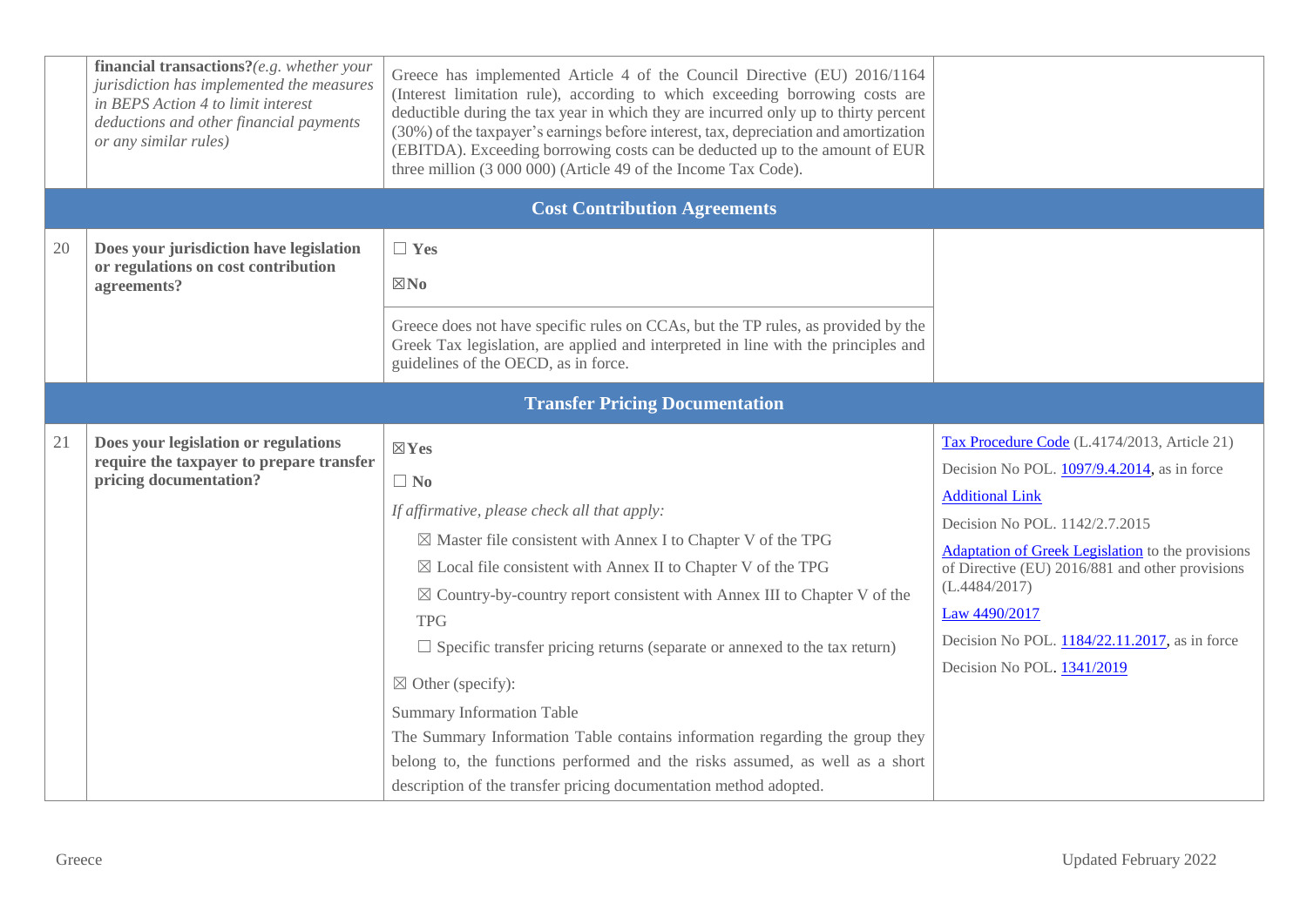| 22 | Please briefly explain the relevant<br>requirements related to filing of<br>transfer pricing documentation (i.e.<br>timing for preparation or submission,<br>languages, etc.) | Transfer Pricing Documentation File is consisting of the Master File and the Greek<br>Documentation File and shall be prepared until the filing deadline for income tax<br>returns. The TP Documentation File shall be accompanied by the Summary<br>Information Table, which shall be submitted electronically to the Tax<br>Administration within the same deadline.                                                                       |                                                                                                                         |
|----|-------------------------------------------------------------------------------------------------------------------------------------------------------------------------------|----------------------------------------------------------------------------------------------------------------------------------------------------------------------------------------------------------------------------------------------------------------------------------------------------------------------------------------------------------------------------------------------------------------------------------------------|-------------------------------------------------------------------------------------------------------------------------|
|    |                                                                                                                                                                               | TP Documentation File shall be kept at the headquarters of the taxable person<br>throughout the time period, for which there is an obligation to keep the books and<br>records of the respective fiscal year. TP Documentation File shall be made<br>available to the Tax Administration upon request by the latter, within thirty (30)<br>days from serving the relevant request to the taxable person.                                     |                                                                                                                         |
|    |                                                                                                                                                                               | The Master File may be kept in an internationally accepted language, preferably<br>English, when it is a foreign group, with an obligation to be translated into the<br>Greek language upon request of the tax authority within a reasonable timeline and<br>not more than thirty (30) days from receiving the relevant request. In all other<br>cases, the TP Documentation File shall be kept in the Greek language.                       |                                                                                                                         |
|    |                                                                                                                                                                               | The CbC Reporting relevant to each year should be submitted to the Tax<br>Administration no later than 12 months after the last day of the relevant fiscal year.<br>However, the notifications (Constituent Entities of MNE Groups are required to<br>inform their tax administration about the identity of the Reporting Entity that will<br>be filing the CbC Report) must be submitted until the last day of the relevant fiscal<br>year. |                                                                                                                         |
| 23 | Does your legislation provide for<br>specific transfer pricing penalties<br>and/or compliance incentives regarding                                                            | $\boxtimes$ Yes<br>$\Box$ No                                                                                                                                                                                                                                                                                                                                                                                                                 | Tax Procedure Code (L.4174/2013, Article 56)<br>Decision No POL. 1252/20.11.2015                                        |
|    | transfer pricing documentation?                                                                                                                                               | According to the Greek Tax legislation, in cases of late filing or failure to file or<br>inaccurate/incomplete filing of the Summary Information Table or the TP<br>Documentation File, the following fines shall be imposed:                                                                                                                                                                                                                | Adaptation of Greek Legislation to the<br>provisions of Directive (EU) 2016/881 and other<br>provisions $(L.4484/2017)$ |
|    |                                                                                                                                                                               | • In the case of late filing or inaccurate/incomplete filing of the Summary<br>Information Table, a fine shall be imposed amounting to one thousandth<br>$(1/1000)$ of the transactions of the taxable person for which there was an<br>obligation for documentation. This fine may not be lower than EUR 500 nor<br>higher than EUR 2000.                                                                                                   |                                                                                                                         |
|    |                                                                                                                                                                               | In the case of late filing of an amending Summary Information Table, the said<br>fine shall be imposed only if there are changes in the amounts of the<br>transactions, and the overall differences are above EUR two hundred<br>thousand (200 000).                                                                                                                                                                                         |                                                                                                                         |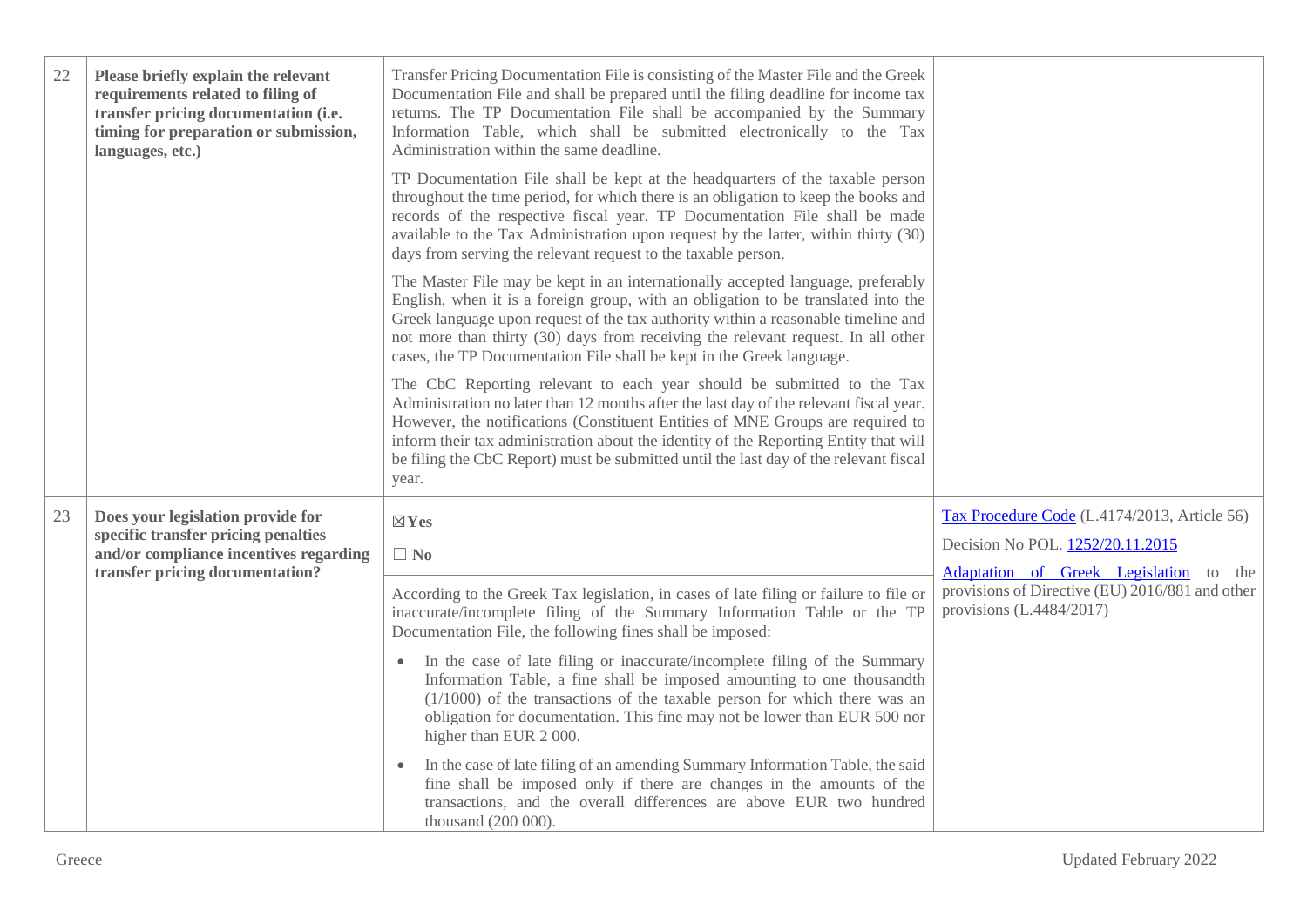|    |                                                                                                                      | In the case of inaccurate filing of the Summary Information Table, the said<br>fine shall be calculated based on the amounts related to the inaccuracy, and<br>shall be imposed only if such inaccuracy is higher than 10% of the overall<br>transactions for which there was an obligation for documentation.<br>In case the Summary Information Table is not filed, a fine shall be imposed<br>amounting to one thousandth (1/1000) of the transactions for which there was<br>an obligation for documentation, which may not be lower than EUR 2 500                                                                                                                                                                                                                            |                                                                                |
|----|----------------------------------------------------------------------------------------------------------------------|------------------------------------------------------------------------------------------------------------------------------------------------------------------------------------------------------------------------------------------------------------------------------------------------------------------------------------------------------------------------------------------------------------------------------------------------------------------------------------------------------------------------------------------------------------------------------------------------------------------------------------------------------------------------------------------------------------------------------------------------------------------------------------|--------------------------------------------------------------------------------|
|    |                                                                                                                      | nor higher than EUR 10 000.<br>In case the TP Documentation File is made available to the Tax<br>Administration from the thirty-first (31st) day from the notification of a<br>relevant invitation until the sixtieth (60st) day, a fine equal to five thousand<br>(5 000) euro shall be imposed; if it is made available from the sixty-first (61st)<br>day until the ninetieth (90th) day, a fine equal to EUR ten thousand (10 000)<br>shall be imposed, while if it is not made available at all or if it is made<br>available after the ninetieth (90th) day, a fine equal to twenty thousand EUR<br>$(20000)$ shall be imposed.                                                                                                                                              |                                                                                |
|    |                                                                                                                      | It is noted that if it is discovered in the context of an audit that the same violation<br>has been committed again, within five years from the issuance of the initial act, the<br>aforementioned fines shall be doubled, and if the same violation is committed<br>again at any time, the fines imposed shall be four times the original fine.<br>Regarding Country-by-Country Reporting, in case of not filing, a fine shall be<br>imposed amounting to EUR 20 000. In case of late filing or inaccurate/incomplete<br>filing of Country-by-Country Report, a fine shall be imposed amounting to EUR<br>10 000.                                                                                                                                                                 |                                                                                |
| 24 | If your legislation provides for<br>exemption from transfer pricing<br>documentation obligations, please<br>explain. | Exemptions from the obligation to keep TP Documentation Files are provided in<br>the following cases:<br>a) when the intercompany transactions or transfer of operations do not exceed EUR<br>100 000 per tax year in total, where the turnover of the taxable person does not<br>exceed EUR 5 million per tax year, or<br>b) when the intercompany transactions or transfer of operations do not exceed EUR<br>200 000 per tax year in total, where the turnover of the taxable person exceeds<br>EUR 5 million per tax year.<br>Additionally, legal entities, which are exempt from taxation under the provisions<br>of Income Tax Code (L.4172/2013) or special provisions of other tax laws, are not<br>obliged to document their transactions with their affiliated entities. | Tax Procedure Code (L.4174/2013, Article 21)<br>Decision No POL. 1142/2.7.2015 |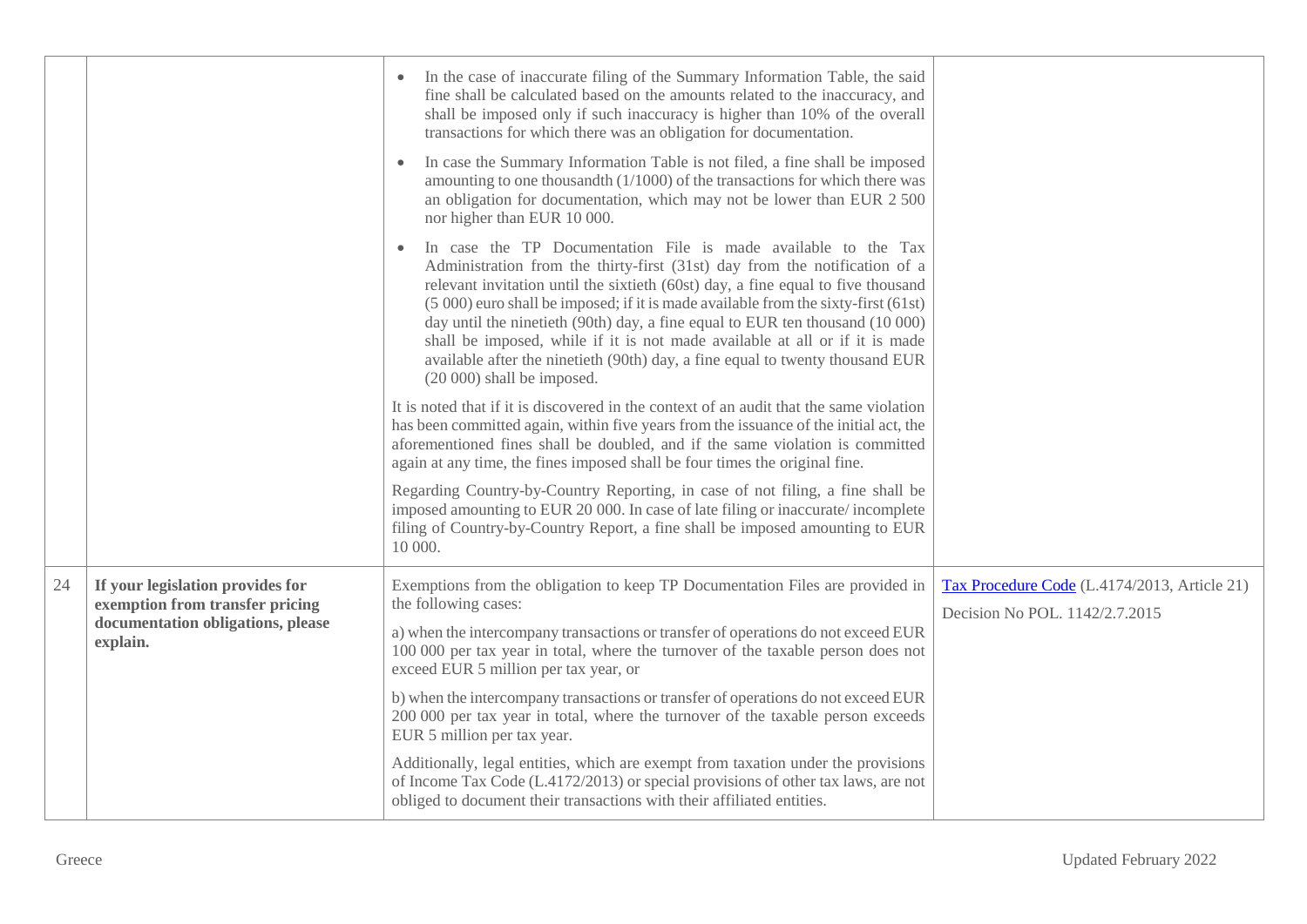|    |                                                                                                                                                     | In any case, individuals, regardless if they conduct their own business (individual<br>enterprise), are not obliged to document their transactions with their related parties.                                                                                                                                                                                                                           |                                                                                                                                                                                       |  |  |  |  |
|----|-----------------------------------------------------------------------------------------------------------------------------------------------------|----------------------------------------------------------------------------------------------------------------------------------------------------------------------------------------------------------------------------------------------------------------------------------------------------------------------------------------------------------------------------------------------------------|---------------------------------------------------------------------------------------------------------------------------------------------------------------------------------------|--|--|--|--|
|    | <b>Administrative Approaches to Avoiding and Resolving Disputes</b>                                                                                 |                                                                                                                                                                                                                                                                                                                                                                                                          |                                                                                                                                                                                       |  |  |  |  |
| 25 | Which mechanisms are available in<br>your jurisdiction to prevent and/or<br>resolve transfer pricing disputes?                                      | Please check those that apply:<br>$\Box$ Rulings<br>$\Box$ Enhanced engagement programs<br>$\boxtimes$ Advance Pricing Agreements (APA)<br>$\boxtimes$ Unilateral APAs<br>$\boxtimes$ Bilateral APAs<br>$\boxtimes$ Multilateral APAs<br>$\boxtimes$ Mutual Agreement Procedures<br>$\Box$ Other ( <i>please specify</i> ):<br>For further information, please refer to the OECD MAP Profile for Greece. | Tax Procedure Code (L.4174/2013, Article 22)<br>Decision No POL. 1284/31.12.2013<br>Decision No POL. 1129/30.8.2017<br>Decision No POL. 1226/6.10.2020<br><b>Greece's MAP Profile</b> |  |  |  |  |
|    |                                                                                                                                                     | <b>Safe Harbours and Other Simplification Measures</b>                                                                                                                                                                                                                                                                                                                                                   |                                                                                                                                                                                       |  |  |  |  |
| 26 | Does your jurisdiction have rules on<br>safe harbours in respect of certain<br>industries, types of taxpayers, or types<br>of transactions?         | $\Box$ Yes<br>$\boxtimes$ No                                                                                                                                                                                                                                                                                                                                                                             |                                                                                                                                                                                       |  |  |  |  |
| 27 | Does your jurisdiction have any other<br>simplification measures not listed in this<br>questionnaire? If so, please provide a<br>brief explanation. | $\Box$ Yes<br>$\boxtimes$ No                                                                                                                                                                                                                                                                                                                                                                             |                                                                                                                                                                                       |  |  |  |  |
|    |                                                                                                                                                     | <b>Other Legislative Aspects or Administrative Procedures</b>                                                                                                                                                                                                                                                                                                                                            |                                                                                                                                                                                       |  |  |  |  |
| 28 | Does your jurisdiction allow/require<br>taxpayers to make year-end<br>adjustments?                                                                  | $\boxtimes$ Yes<br>$\Box$ No                                                                                                                                                                                                                                                                                                                                                                             |                                                                                                                                                                                       |  |  |  |  |